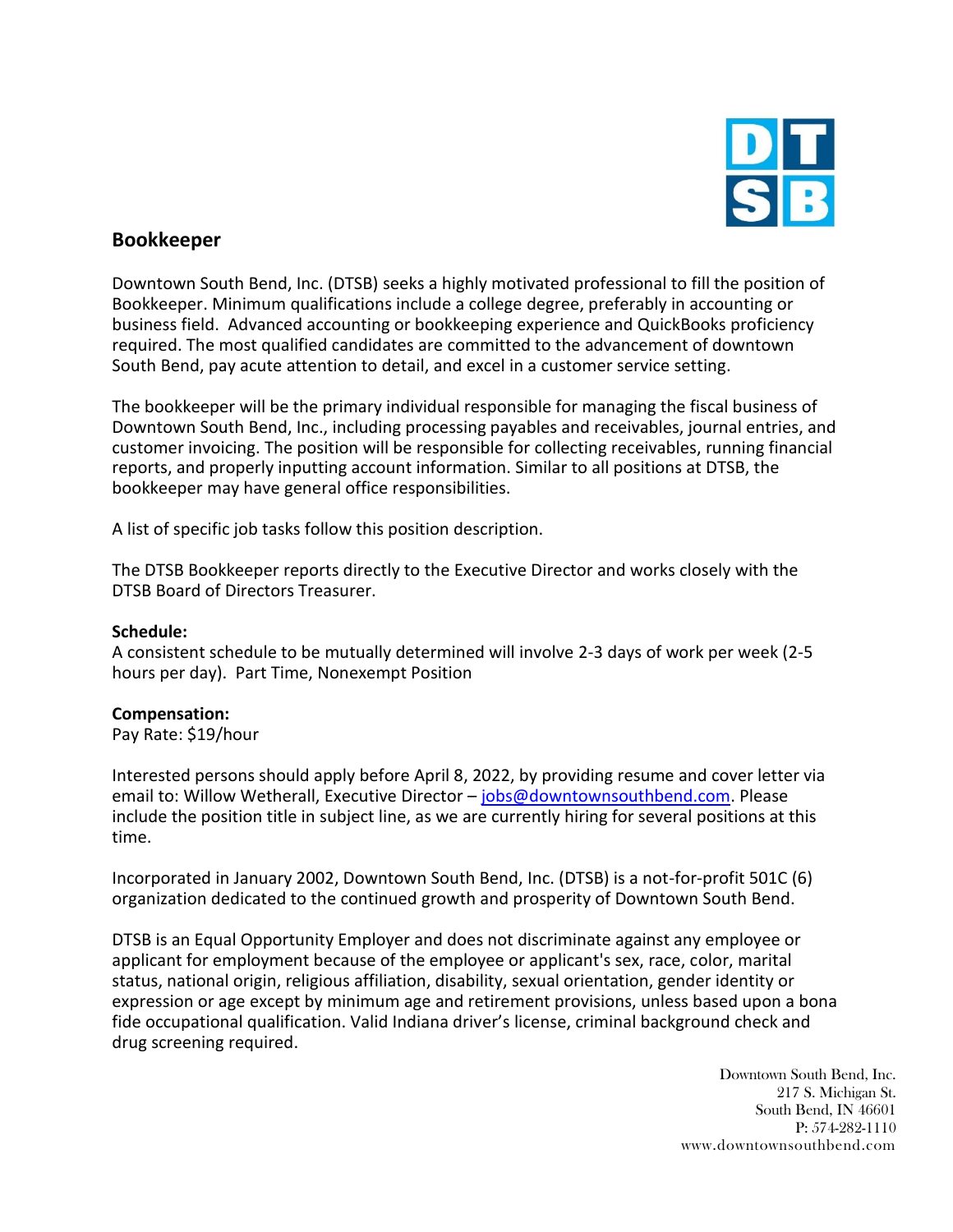# **SPECIFIC TASKS for DTSB BOOKKEEPER**

#### **ACCOUNTING DUTIES**

-Enter Deposits into QuickBooks (assign accounts)

-Enter Payables into QuickBooks (cut checks & mail)

-Enter Manually Cut Checks into QuickBooks (assign accounts)

-Enter Debit Card Payments into QuickBooks (assign accounts)

-Enter Payroll Journal Entries (per employee, as provided by payroll company)

-Issue Invoices to customers (print, compile and mail)

-Properly close and reconcile every month

-Enter annual budgets, adjust as necessary

-Prepare 1099's

-Prepare paperwork for Auditors

-Print & File Payroll 941's

-Print & File 940's, W3's, W2's

# **PAYABLES**

-Print invoices and prepare for processing

-Stamp invoices as received

-Assign accounts to standard payables, for approval by Executive Director

-Compile debit card receipts and prepare for processing

-Cut checks for signature by Executive Director

-Complete paid invoice records and file paid invoices

# **RECEIVABLES**

-Work with customers on answering receivables questions -Work to collect receivables in a timely matter -Stamp checks as received from customers -Report appropriate check receipts to various department heads -File in A/R Folder for Weekly Deposits -Work with Executive Director on Compiling Weekly Deposits -Take Deposits to Bank -Executive Director to Initial Deposit Slip and Receipt

## **REPORTING**

-Bank Reconciliations -Prepare Monthly Financial Statements (accrue payables/receivables if necessary) -Current Month P&L (Collapsed) -YTD P&L vs Budget (Collapsed) -Current Month Payables

> Downtown South Bend, Inc. 217 S. Michigan St. South Bend, IN 46601 P: 574-282-1110 www.downtownsouthbend.com